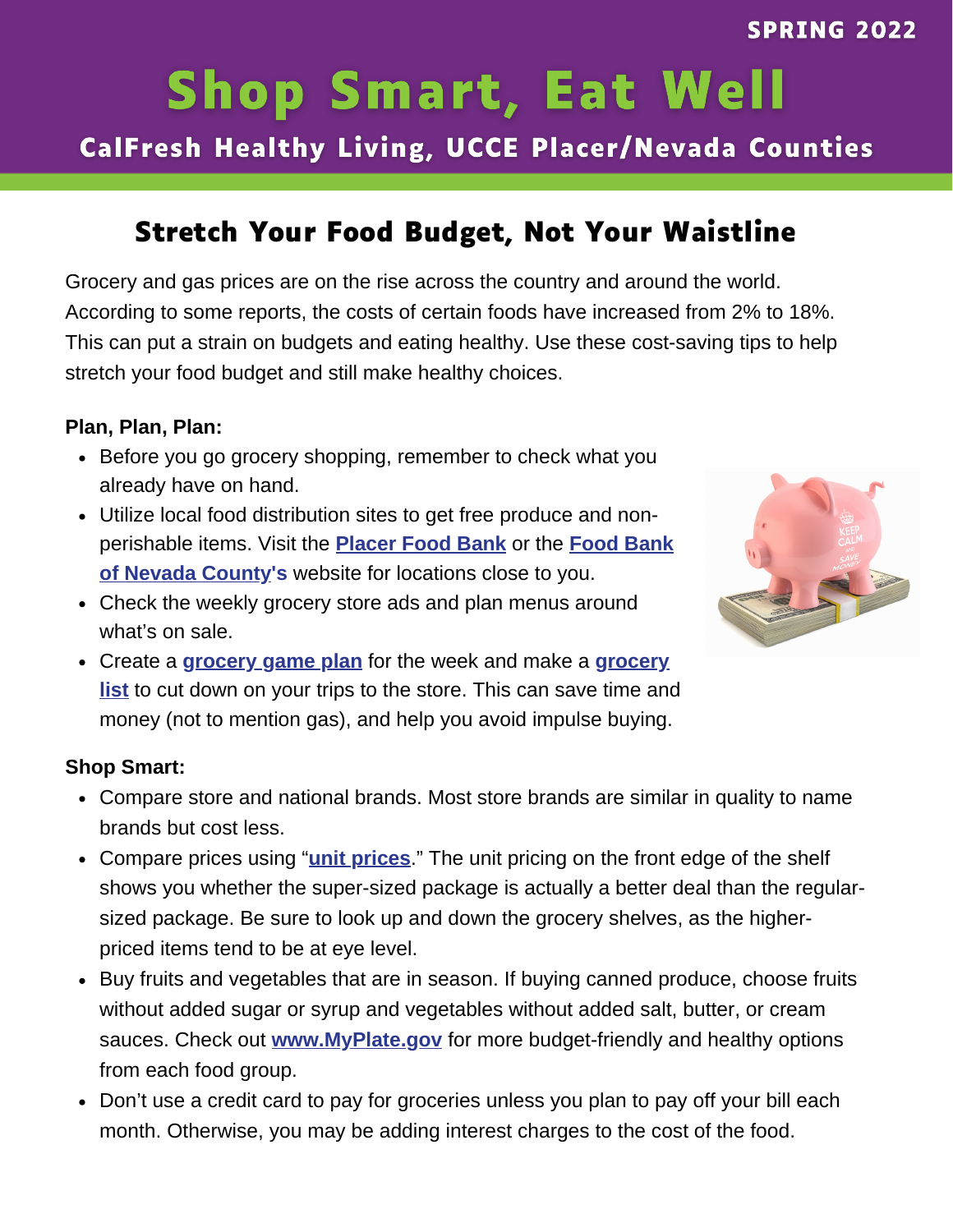### **(Continued)**

### **Prepare Healthy Meals:**

- Aim for serving a variety of foods from the food groups: **Vegetables**, **Fruits**, **Grains**, **Protein**, and **Dairy**.
- Turn leftovers into "planned-overs." For example, if you had whole roasted chicken last night, shred what's left, add mayonnaise and chopped celery and use it for sandwiches. Or use leftover spaghetti sauce to make lasagna or homemade pizza, or freeze it for a quick dinner later.
- Find a block of time when you can make a few recipes at once and freeze them to use later.
- Create healthful snacks at home. Visit **www.EatFresh.org** for ideas.

See the next page for a versatile breakfast casserole recipe. Check out the **Eating on a Budget** section of our **CFHL, UCCE Placer/Nevada Counties' website** for more cost-saving tips and recipes.

> *Adapted from www.MyPlate.gov and NDSU's "Nourish" newsletter by Julie Garden-Robinson, Ph.D., R.D., L.R.D., Food and Nutrition Specialist*

### **Carrie Yarwood, Community Education Specialist II**



CalFresh Healthy Living, UCCE Placer/Nevada Counties 11477 E Avenue, Auburn, CA 95603 (530) 889-7350 office https://ucanr.edu/sites/letseathealthy/

California's CalFresh Healthy Living, with funding from the United States Department of Agriculture's Supplemental Nutrition Assistance Program – USDA SNAP, produced this material. These institutions are equal opportunity providers and employers. For important nutrition information, visit www.CalFreshHealthyLiving.org.

**UNIVERSITY OF CALIFORNIA Agriculture and Natural Resources**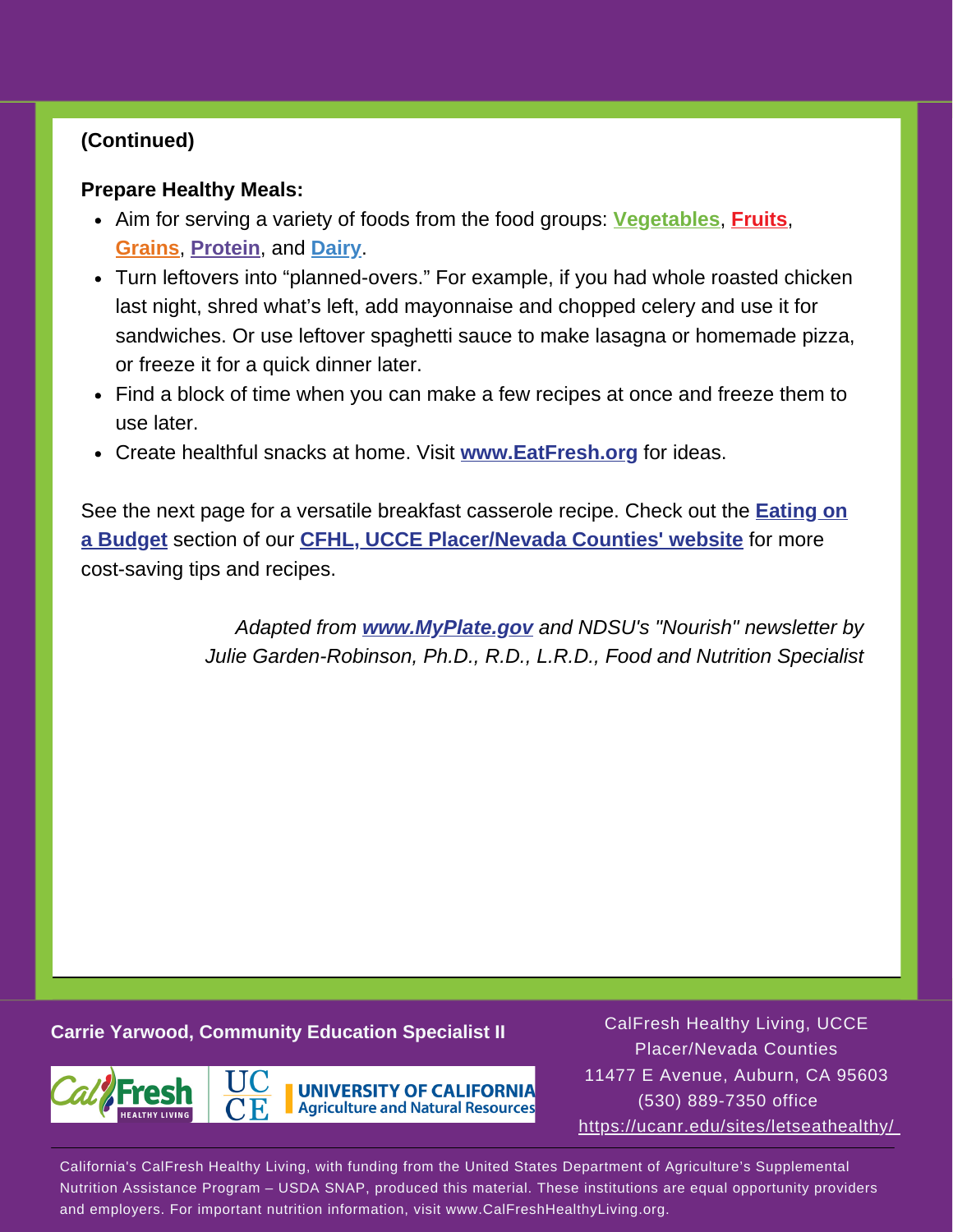## **As-You-Like-It Breakfast Casserole**

### **INGREDIENTS:**

- 8 eggs
- 2 cups grated cheddar cheese
- 2 cups milk
- 1/8 teaspoon salt
- 1/8 teaspoon pepper
- 6 slices day-old bread, cut into cubes

Additions (choose two or three):

- 1 cup corn (canned or frozen)
- ½ cup chopped broccoli
- ¾ cup sliced mushrooms



- ¼ cup sliced green onions, chopped peppers, chopped onion, sliced olives
- 1 cup cubed ham

### **DIRECTIONS:**

Preheat the oven to 350° F. Beat the eggs in a large bowl. Mix in the milk, cheese, salt and pepper. Add the bread and carefully stir until all pieces of bread are moistened (don't overmix). Add additions. Bake in casserole dish for 1 to 1½ hours, until the top is browned and the center springs back when touched, with no liquid present. Let cool for 10 minutes before serving.

Makes 12 servings. When made with broccoli, mushrooms and onions, each serving has 180 calories, 10 grams (g) fat, 12 g protein, 10 g carbohydrate, 2 g fiber and 270 milligrams sodium.

> Recipe and photo courtesy of NDSU's "Nourish" newsletter by Julie Garden-Robinson, Ph.D., R.D., L.R.D., Food and Nutrition Specialist

### **Carrie Yarwood, Community Education Specialist II**



**UNIVERSITY OF CALIFORNIA Agriculture and Natural Resources** 

CalFresh Healthy Living, UCCE Placer/Nevada Counties 11477 E Avenue, Auburn, CA 95603 (530) 889-7350 office https://ucanr.edu/sites/letseathealthy/

California's CalFresh Healthy Living, with funding from the United States Department of Agriculture's Supplemental Nutrition Assistance Program – USDA SNAP, produced this material. These institutions are equal opportunity providers and employers. For important nutrition information, visit www.CalFreshHealthyLiving.org.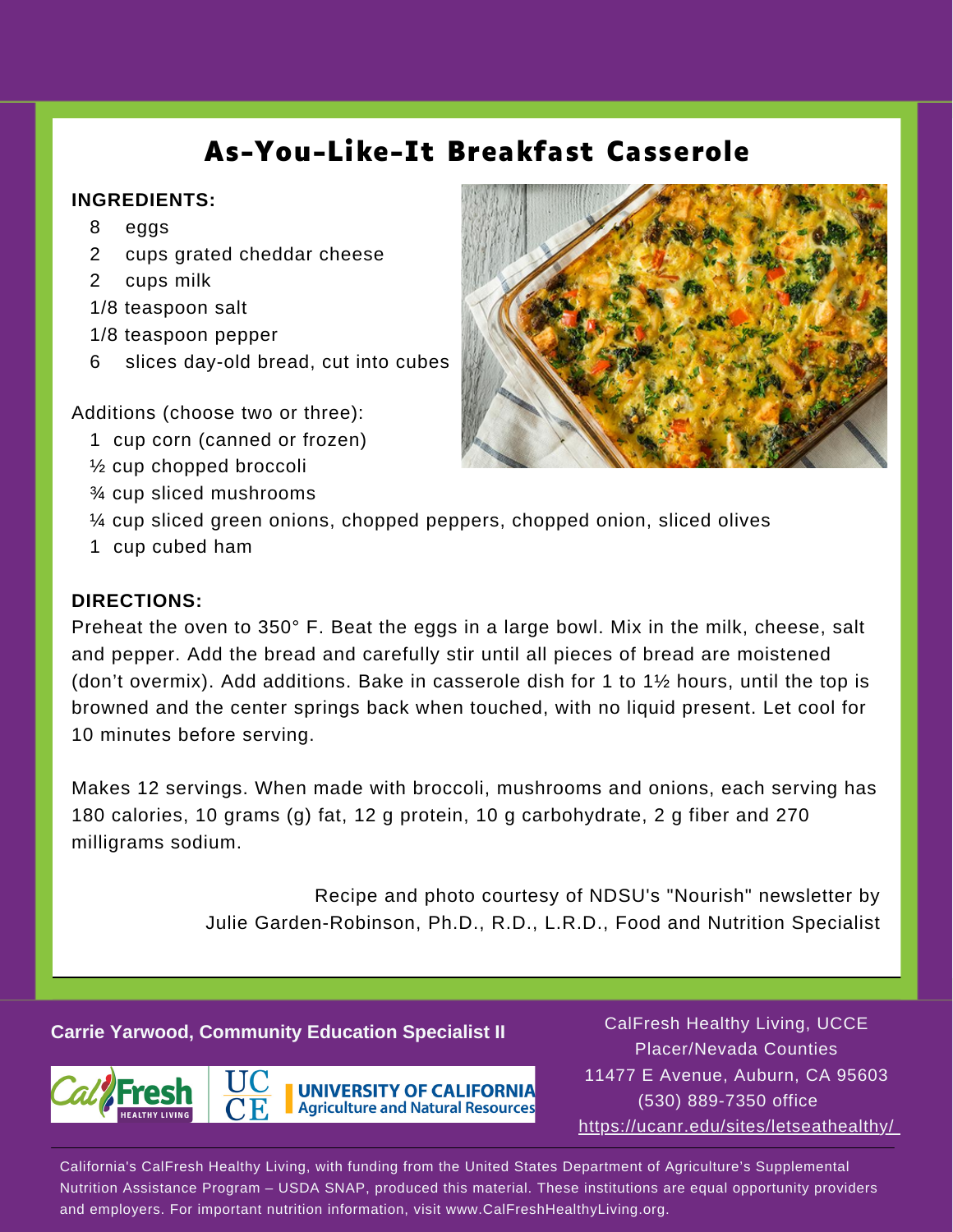## **COMPRA INTELIGENTE, COME BIEN**

CalFresh Healthy Living, UCCE Condados de Placer y Nevada

## **Estire su presupuesto de alimentos, no su cintura**

Los precios de los comestibles y la gasolina están aumentando en todo el país y en todo el mundo. Según algunos informes, los costos de ciertos alimentos han aumentado del 2% al 18%. Esto puede ejercer presión sobre los presupuestos y la alimentación saludable. Utilice estos consejos para ahorrar costos que lo ayudarán a estirar su presupuesto para alimentos y seguir tomando decisiones saludables.

### **Planea, planea, planea:**

- Antes de ir de compras al supermercado, recuerda revisar lo que ya tienes a mano.
- Utilice los sitios locales de distribución de alimentos para obtener productos agrícolas gratuitos y artículos no perecederos. Visite el sitio web del **banco de alimentos de Placer** o del **banco de alimentos del condado de Nevada** para conocer las ubicaciones cercanas a usted.
- Consulte los anuncios semanales de las tiendas de comestibles y planifique los menús en torno a lo que está en oferta.
- Cree un **plan de juego de compras** para la semana y haga una **lista de compras** para reducir sus viajes a la tienda. Esto puede ahorrarle tiempo y dinero (sin mencionar el combustible) y ayudarlo a evitar las compras impulsivas.



### **Compre con inteligencia:**

- Compara marcas de tienda y nacionales. La mayoría de las marcas de la tienda son similares en calidad a las marcas conocidas, pero cuestan menos.
- Compara precios usando "**precios unitarios**". El precio unitario en el borde frontal del estante le muestra si el paquete de gran tamaño es realmente una mejor oferta que el paquete de tamaño normal. Asegúrese de mirar hacia arriba y hacia abajo en los estantes de los supermercados, ya que los artículos de mayor precio tienden a estar a la altura de los ojos.
- Compra frutas y verduras que estén en temporada. Si compra productos enlatados, elija frutas sin azúcar agregada ni almíbar y verduras sin sal agregada, mantequilla o salsas cremosas. Visite **www.MyPlate.gov** para obtener más opciones saludables y económicas de cada grupo de alimentos.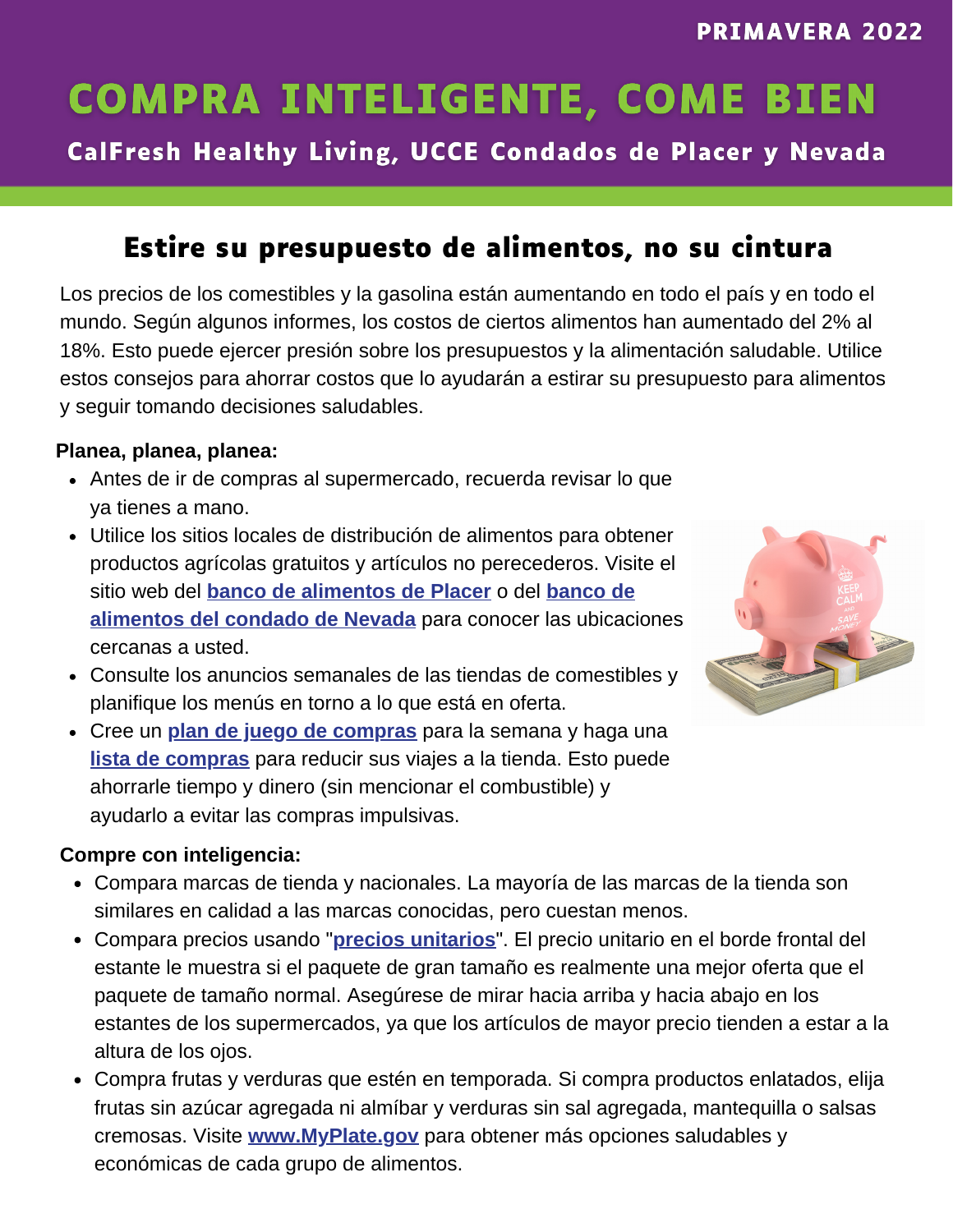### **Compre con inteligencia (continuación):**

No use una tarjeta de crédito para pagar comestibles a menos que planee pagar su factura cada mes. De lo contrario, es posible que esté agregando cargos por intereses al costo de los alimentos.

### **Prepare comidas saludables:**

- Trate de servir una variedad de alimentos de los grupos de alimentos: **Verduras**, **Frutas**, **Granos**, **Proteínas** y **Lácteos**.
- Convierta las sobras en "sobras planificadas." Por ejemplo, si anoche comió pollo asado entero, desmenuce lo que quedó, agregue mayonesa y apio picado y úselo para sándwiches. O use la salsa de espagueti sobrante para hacer lasaña o pizza casera, o congélela para una cena rápida más tarde.
- Encuentre un bloque de tiempo en el que pueda hacer algunas recetas a la vez y congelarlas para usarlas más tarde.
- Crea refrigerios saludables en casa. Visite **www.EatFresh.org** para obtener ideas.

Consulte la página siguiente para ver una receta versátil de cazuela para el desayuno. Visite la sección **Comer con un presupuesto** de nuestro sitio web **CFHL, UCCE Placer/Condados de Nevada** para obtener más consejos y recetas para ahorrar costos.

*Adaptado de www.MyPlate.gov y el boletín "Nourish" de NDSU por Julie Garden-Robinson, Ph.D., R.D., L.R.D., especialista en alimentos y nutrición*

### **Carrie Yarwood, Community Education Specialist II**



CalFresh Healthy Living, UCCE Placer/Nevada Counties 11477 E Avenue, Auburn, CA 95603 (530) 889-7350 office https://ucanr.edu/sites/letseathealthy/

California's CalFresh Healthy Living, with funding from the United States Department of Agriculture's Supplemental Nutrition Assistance Program – USDA SNAP, produced this material. These institutions are equal opportunity providers and employers. For important nutrition information, visit www.CalFreshHealthyLiving.org.

**UNIVERSITY OF CALIFORNIA Agriculture and Natural Resources**